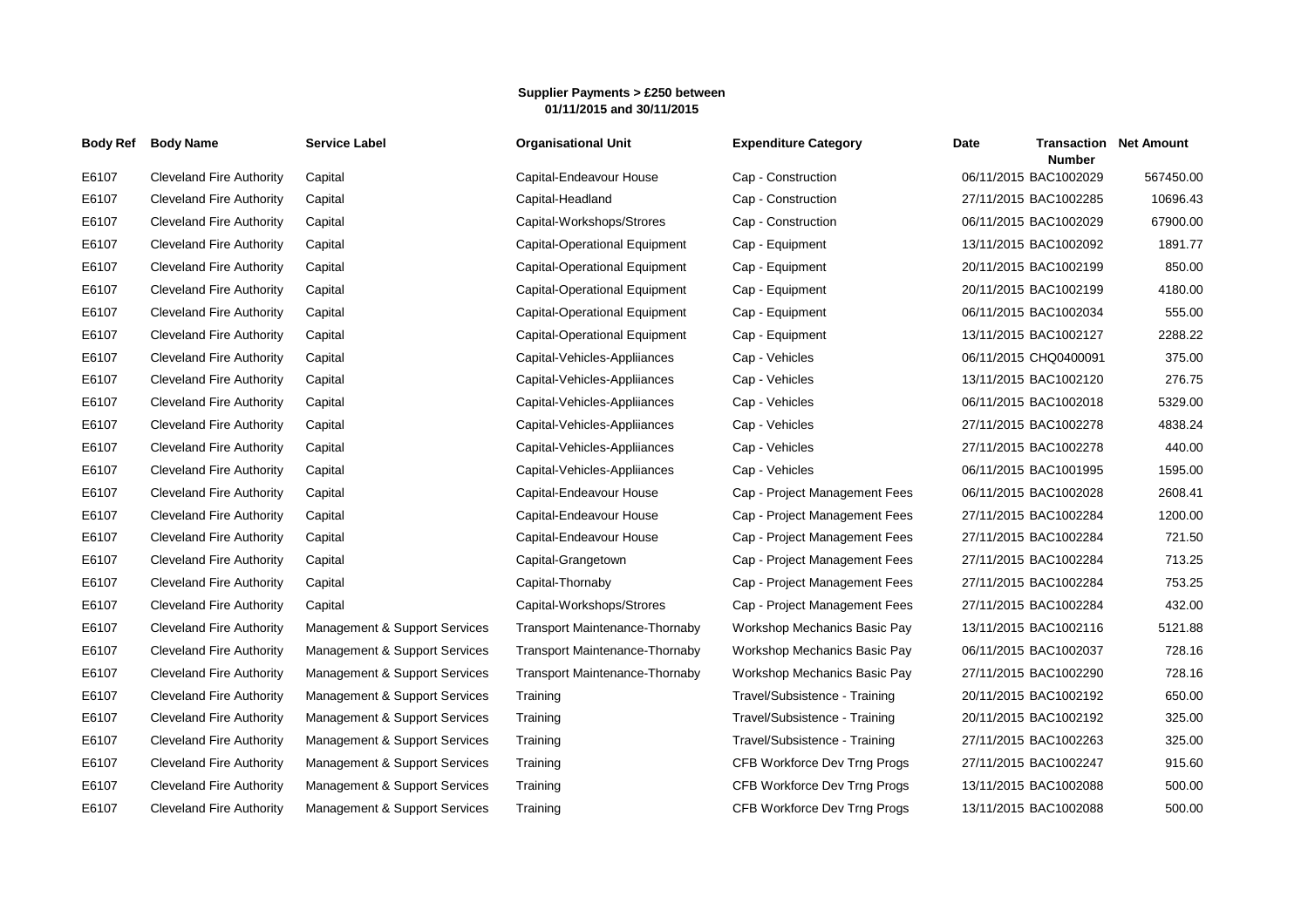E6107 Cleveland Fire Authority Management & Support Services Training CFB Workforce Dev Trng Progs 20/11/2015 BAC1002187 4875.00 E6107 Cleveland Fire Authority Management & Support Services Training CFB Workforce Dev Trng Progs 06/11/2015 BAC1002027 300.00 E6107 Cleveland Fire Authority Management & Support Services Training CFB Trng Resources 06/11/2015 BAC1002024 1333.20 E6107 Cleveland Fire Authority Management & Support Services Training CFB Trng Resources 06/11/2015 BAC1002026 400.00 E6107 Cleveland Fire Authority Management & Support Services Training CFB Trng Resources 06/11/2015 BAC1002026 2100.00 E6107 Cleveland Fire Authority Management & Support Services Training Seminars/Conference Fees 06/11/2015 BAC1001992 625.00 E6107 Cleveland Fire Authority Management & Support Services Training Seminars/Conference Fees 06/11/2015 BAC1001992 625.00 E6107 Cleveland Fire Authority Human Resources Human Resources-Personnel Adverts - Staff Vacancies 27/11/2015 BAC1002256 264.00 E6107 Cleveland Fire Authority Management & Support Services SMT Officers - General Travel 20/11/2015 CHQ0400103 290.00 E6107 Cleveland Fire Authority Human Resources Human Resources-Personnel Added Years Early Ret Basic 20/11/2015 BAC1002198 269.99 E6107 Cleveland Fire Authority Firefighting & Rescue Operatio Billingham Grounds Maintenance 06/11/2015 BAC1001991 620.68 E6107 Cleveland Fire Authority Firefighting & Rescue Operatio Coulby Newham Grounds Maintenance 06/11/2015 BAC1001991 337.53 E6107 Cleveland Fire Authority Firefighting & Rescue Operatio Stockton Grounds Maintenance 06/11/2015 BAC1001991 293.47 E6107 Cleveland Fire Authority Firefighting & Rescue Operatio Thornaby Grounds Maintenance 66/11/2015 BAC1001991 682.63 E6107 Cleveland Fire Authority Management & Support Services HQ & Central Support Grounds Maintenance 06/11/2015 BAC1001991 617.31 E6107 Cleveland Fire Authority Management & Support Services Training-LDC Grounds Maintenance 06/11/2015 BAC1001991 382.80 E6107 Cleveland Fire Authority Firefighting & Rescue Operatio Grangetown Property repairs (Reactive) 06/11/2015 BAC1002033 437.85 E6107 Cleveland Fire Authority Firefighting & Rescue Operatio Grangetown Property repairs (Reactive) 06/11/2015 BAC1002020 589.00 E6107 Cleveland Fire Authority Firefighting & Rescue Operatio Grangetown Property repairs (Reactive) 20/11/2015 BAC1002184 280.00 E6107 Cleveland Fire Authority Firefighting & Rescue Operatio Guisborough Property repairs (Reactive) 06/11/2015 BAC1002033 879.05 E6107 Cleveland Fire Authority Firefighting & Rescue Operatio Middlesbrough Property repairs (Reactive) 27/11/2015 BAC1002254 890.34 E6107 Cleveland Fire Authority Firefighting & Rescue Operatio Middlesbrough Property repairs (Reactive) 27/11/2015 BAC1002254 372.37 E6107 Cleveland Fire Authority Firefighting & Rescue Operatio Redcar Property repairs (Reactive) 27/11/2015 BAC1002254 727.40 E6107 Cleveland Fire Authority Firefighting & Rescue Operatio Saltburn Property repairs (Reactive) 27/11/2015 BAC1002254 953.10 E6107 Cleveland Fire Authority Firefighting & Rescue Operatio Stranton Property repairs (Reactive) 27/11/2015 BAC1002254 386.20 E6107 Cleveland Fire Authority Firefighting & Rescue Operatio Yarm Property repairs (Reactive) 06/11/2015 BAC1002033 262.84 E6107 Cleveland Fire Authority Management & Support Services HQ & Central Support Property repairs (Reactive) 06/11/2015 BAC1002001 874.64 E6107 Cleveland Fire Authority Management & Support Services HQ & Central Support Property repairs (Reactive) 13/11/2015 BAC1002090 874.64 E6107 Cleveland Fire Authority Management & Support Services HQ & Central Support Property repairs (Reactive) 27/11/2015 BAC1002250 335.00 E6107 Cleveland Fire Authority Management & Support Services HQ & Central Support Property repairs (Reactive) 06/11/2015 BAC1002033 512.54 E6107 Cleveland Fire Authority Management & Support Services HQ & Central Support Property repairs (Reactive) 06/11/2015 BAC1002033 602.05 E6107 Cleveland Fire Authority Management & Support Services HQ & Central Support Property repairs (Reactive) 20/11/2015 CHQ0400099 344.78 E6107 Cleveland Fire Authority Management & Support Services Training-LDC Property repairs (Reactive) 13/11/2015 BAC1002090 475.00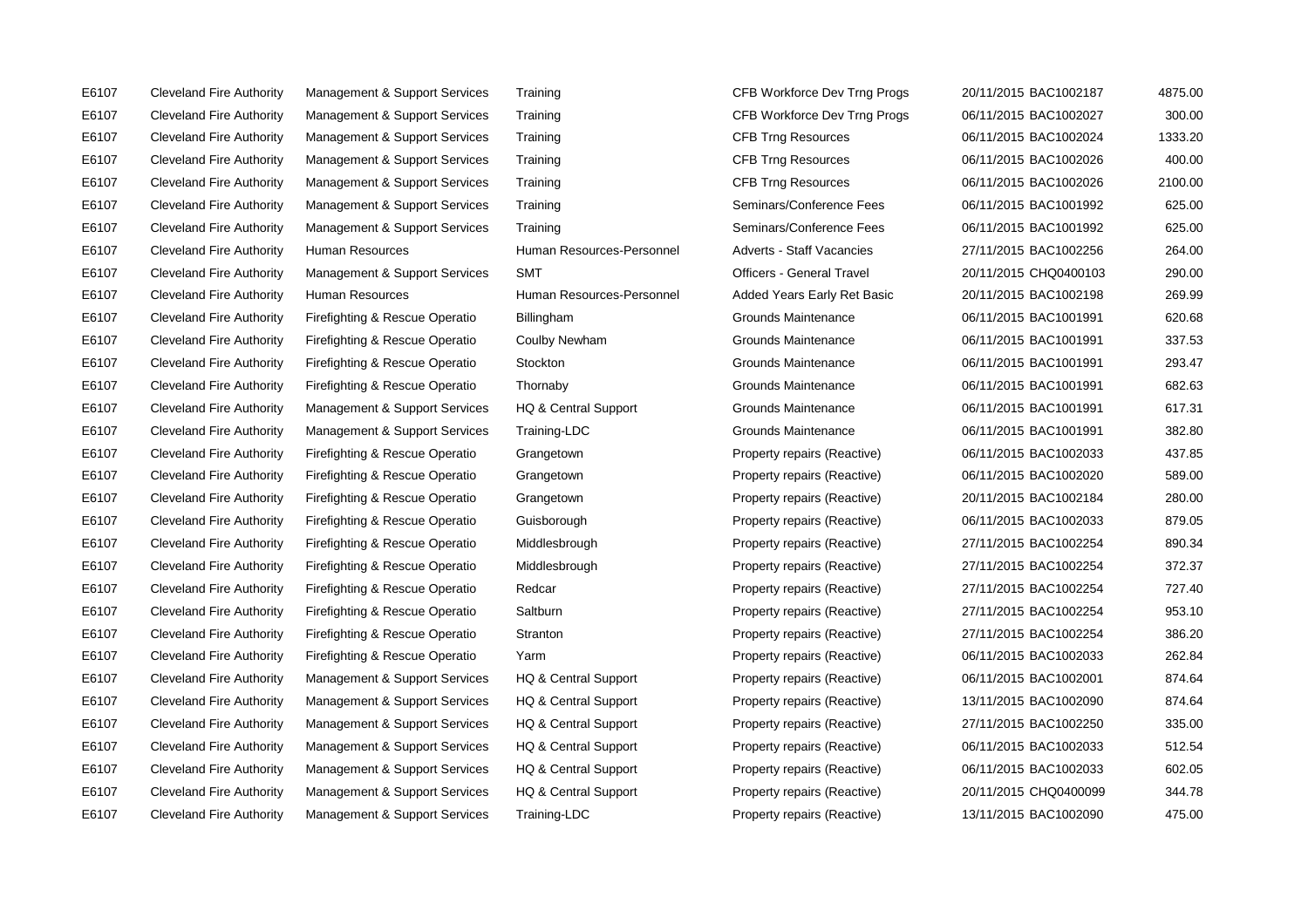E6107 Cleveland Fire Authority Management & Support Services Training-LDC Property repairs (Reactive) 06/11/2015 BAC1002033 521.87 E6107 Cleveland Fire Authority Management & Support Services Training-LDC Property repairs (Reactive) 06/11/2015 BAC1002033 262.20 E6107 Cleveland Fire Authority Management & Support Services Transport Maintenance-Thornaby Property repairs (Reactive) 06/11/2015 BAC1002033 446.60 E6107 Cleveland Fire Authority Firefighting & Rescue Operatio Guisborough Property Mtce (Planned) 06/11/2015 BAC1002033 368.43 E6107 Cleveland Fire Authority Firefighting & Rescue Operatio Loftus **Property Mtce (Planned)** 06/11/2015 BAC1002033 385.47 E6107 Cleveland Fire Authority Firefighting & Rescue Operatio Redcar Property Mtce (Planned) 06/11/2015 BAC1002033 264.79 E6107 Cleveland Fire Authority Firefighting & Rescue Operatio Skelton Property Mtce (Planned) 13/11/2015 BAC1002070 1220.00 E6107 Cleveland Fire Authority Firefighting & Rescue Operatio Stranton Property Mtce (Planned) 06/11/2015 BAC1002033 333.64 E6107 Cleveland Fire Authority Firefighting & Rescue Operatio Coulby Newham Gas Vat 17.5% Metered Supply 27/11/2015 BAC1002282 681.28 E6107 Cleveland Fire Authority Firefighting & Rescue Operatio Grangetown Gas Vat 17.5% Metered Supply 27/11/2015 BAC1002282 538.91 E6107 Cleveland Fire Authority Firefighting & Rescue Operatio Marine Gas Vat 17.5% Metered Supply 27/11/2015 BAC1002282 279.77 E6107 Cleveland Fire Authority Firefighting & Rescue Operatio Redcar Gas Vat 17.5% Metered Supply 27/11/2015 BAC1002282 309.64 E6107 Cleveland Fire Authority Firefighting & Rescue Operatio Stockton Gas Vat 17.5% Metered Supply 27/11/2015 BAC1002282 578.91 E6107 Cleveland Fire Authority Firefighting & Rescue Operatio Stranton Gas Vat 17.5% Metered Supply 27/11/2015 BAC1002282 447.60 E6107 Cleveland Fire Authority Firefighting & Rescue Operatio Thornaby Gas Vat 17.5% Metered Supply 27/11/2015 BAC1002282 440.24 E6107 Cleveland Fire Authority Management & Support Services Procurement/Stores-Stores Gas Vat 17.5% Metered Supply 27/11/2015 BAC1002282 440.24 E6107 Cleveland Fire Authority Management & Support Services Training-LDC Gas Vat 17.5% Metered Supply 27/11/2015 BAC1002282 1616.74 E6107 Cleveland Fire Authority Management & Support Services Transport Maintenance-Thornaby Gas Vat 17.5% Metered Supply 27/11/2015 BAC1002282 880.46 E6107 Cleveland Fire Authority Community Fire Safety Youth Engagement-Redcar Electricity Vat 17.5% Standard 27/11/2015 BAC1002269 512.74 E6107 Cleveland Fire Authority Firefighting & Rescue Operatio Billingham Electricity Vat 17.5% Standard 27/11/2015 BAC1002269 633.41 E6107 Cleveland Fire Authority Firefighting & Rescue Operatio Coulby Newham Electricity Vat 17.5% Standard 27/11/2015 BAC1002269 567.82 E6107 Cleveland Fire Authority Firefighting & Rescue Operatio Headland Electricity Vat 17.5% Standard 27/11/2015 BAC1002269 1556.09 E6107 Cleveland Fire Authority Firefighting & Rescue Operatio Marine Electricity Vat 17.5% Standard 27/11/2015 BAC1002269 680.43 E6107 Cleveland Fire Authority Firefighting & Rescue Operatio Redcar Electricity Vat 17.5% Standard 27/11/2015 BAC1002269 652.58 E6107 Cleveland Fire Authority Firefighting & Rescue Operatio Stockton Electricity Vat 17.5% Standard 27/11/2015 BAC1002269 948.44 E6107 Cleveland Fire Authority Firefighting & Rescue Operatio Stranton Electricity Vat 17.5% Standard 27/11/2015 BAC1002269 1220.14 E6107 Cleveland Fire Authority Firefighting & Rescue Operatio Thornaby Electricity Vat 17.5% Standard 27/11/2015 BAC1002269 758.04 E6107 Cleveland Fire Authority Management & Support Services HQ & Central Support Electricity Vat 17.5% Standard 27/11/2015 BAC1002269 4160.07 E6107 Cleveland Fire Authority Management & Support Services Procurement/Stores-Stores Electricity Vat 17.5% Standard 27/11/2015 BAC1002269 379.03 E6107 Cleveland Fire Authority Management & Support Services Transport Maintenance-Thornaby Electricity Vat 17.5% Standard 27/11/2015 BAC1002269 379.03 E6107 Cleveland Fire Authority Firefighting & Rescue Operatio Coulby Newham Water Charges - Metered 0% Vat 27/11/2015 BAC1002264 355.65 E6107 Cleveland Fire Authority Firefighting & Rescue Operatio Stranton Water Charges - Metered 0% Vat 27/11/2015 BAC1002255 352.23 E6107 Cleveland Fire Authority Firefighting & Rescue Operatio Thornaby Water Charges - Metered 0% Vat 27/11/2015 BAC1002264 270.86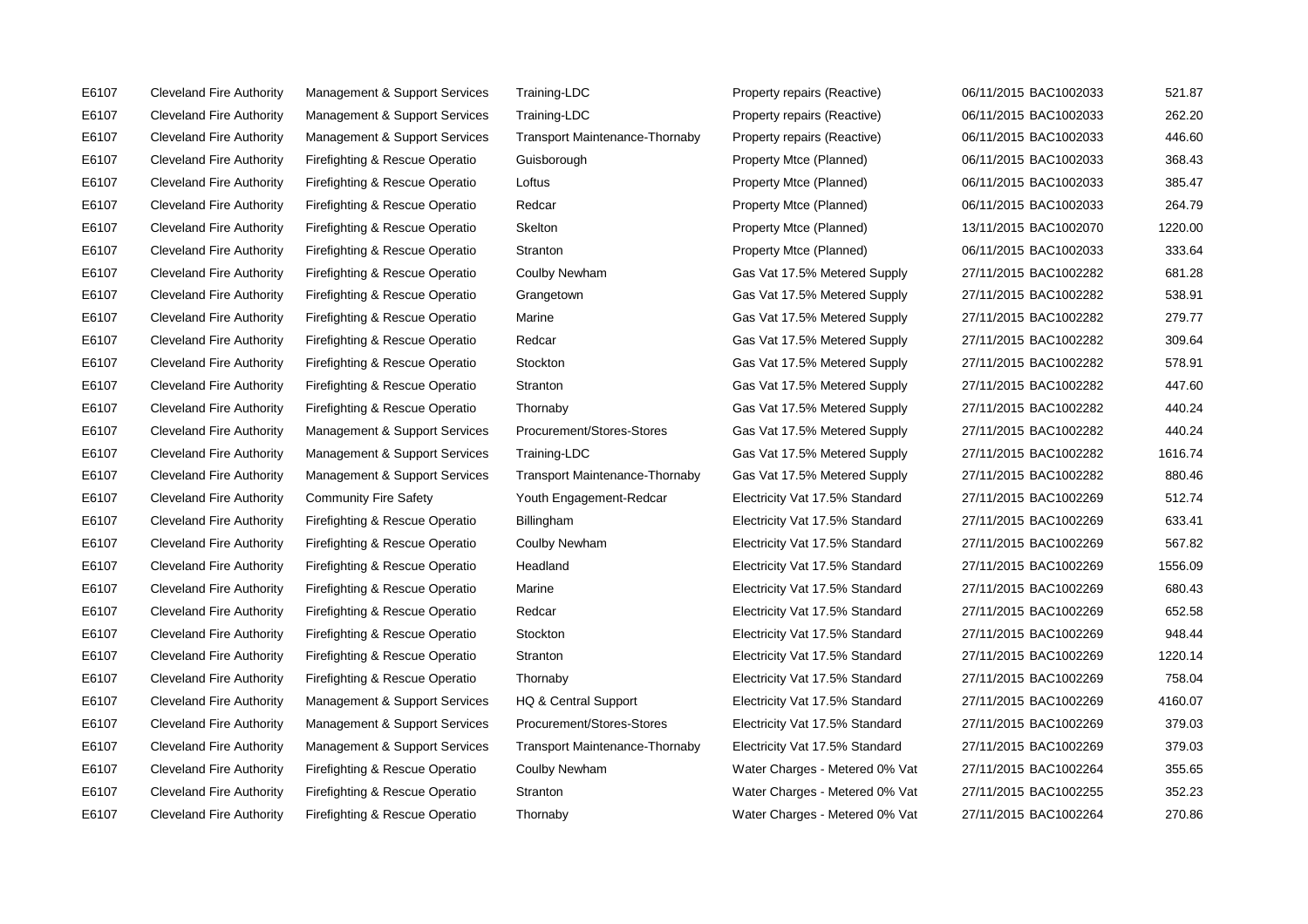E6107 Cleveland Fire Authority Firefighting & Rescue Operatio Coulby Newham Sewerage Charges E6107 Cleveland Fire Authority Firefighting & Rescue Operatio Stranton Stranton Sewerage Charges E6107 Cleveland Fire Authority Firefighting & Rescue Operatio Thornaby Sewerage Charges 27-11 E6107 Cleveland Fire Authority Firefighting & Rescue Operatio Firefighting & Rescue Medical & Toilet E6107 Cleveland Fire Authority Firefighting & Rescue Operatio Firefighting & Rescue Medical & Toilet E6107 Cleveland Fire Authority Firefighting & Rescue Operatio Firefighting & Rescue Medical & Toilet E6107 Cleveland Fire Authority Firefighting & Rescue Operatio Firefighting & Rescue Medical & Toilet E6107 Cleveland Fire Authority Firefighting & Rescue Operatio Billingham Building Cleaning 13 E6107 Cleveland Fire Authority Firefighting & Rescue Operatio Billingham Building Cleaning 2014 E6107 Cleveland Fire Authority Firefighting & Rescue Operatio Coulby Newham Building Cleaning E6107 Cleveland Fire Authority Firefighting & Rescue Operatio Coulby Newham Building Cleaning Cleaning E6107 Cleveland Fire Authority Firefighting & Rescue Operatio Grangetown Building Cleaning 13 E6107 Cleveland Fire Authority Firefighting & Rescue Operatio Grangetown Building Cleaning Cleaning E6107 Cleveland Fire Authority Firefighting & Rescue Operatio Headland Building Cleaning Cleaning 13 E6107 Cleveland Fire Authority Firefighting & Rescue Operatio Headland Building Cleaning 2014 E6107 Cleveland Fire Authority Firefighting & Rescue Operatio Marine **Building Cleaning 13/11/2016** Building Cleaning E6107 Cleveland Fire Authority Firefighting & Rescue Operatio Marine **Building Cleaning 27** 11/11/2016 Building Cleaning E6107 Cleveland Fire Authority Firefighting & Rescue Operatio Middlesbrough Building Cleaning Cleaning E6107 Cleveland Fire Authority Firefighting & Rescue Operatio Middlesbrough Building Cleaning Cleaning E6107 Cleveland Fire Authority Firefighting & Rescue Operatio Middlesbrough Building Cleaning Cleaning E6107 Cleveland Fire Authority Firefighting & Rescue Operatio Redcar Building Cleaning Cleaning Cleaning 1300 E6107 Cleveland Fire Authority Firefighting & Rescue Operatio Redcar Building Cleaning Cleaning 2014 E6107 Cleveland Fire Authority Firefighting & Rescue Operatio Stockton Building Cleaning Cleaning Cleaning 130 E6107 Cleveland Fire Authority Firefighting & Rescue Operatio Stockton Building Cleaning Cleaning Cleaning 2020 E6107 Cleveland Fire Authority Firefighting & Rescue Operatio Stranton Building Cleaning Cleaning 13 E6107 Cleveland Fire Authority Firefighting & Rescue Operatio Stranton Building Cleaning Cleaning 2014 E6107 Cleveland Fire Authority Firefighting & Rescue Operatio Thornaby **Building Cleaning** 13 E6107 Cleveland Fire Authority Firefighting & Rescue Operatio Thornaby Building Cleaning Cleaning 2014 E6107 Cleveland Fire Authority Management & Support Services HQ & Central Support Building Cleaning E6107 Cleveland Fire Authority Management & Support Services HQ & Central Support Building Cleaning E6107 Cleveland Fire Authority Management & Support Services HQ & Central Support Building Cleaning E6107 Cleveland Fire Authority Management & Support Services HQ & Central Support Building Cleaning E6107 Cleveland Fire Authority Management & Support Services Training-LDC Building Cleaning Cleaning

| 27/11/2015 BAC1002264 | 912.17  |
|-----------------------|---------|
| 27/11/2015 BAC1002255 | 448.91  |
| 27/11/2015 BAC1002264 | 1232.66 |
| 20/11/2015 BAC1002214 | 428.80  |
| 06/11/2015 BAC1002009 | 289.90  |
| 06/11/2015 BAC1002009 | 556.00  |
| 20/11/2015 BAC1002209 | 556.00  |
| 13/11/2015 BAC1002100 | 401.87  |
| 27/11/2015 BAC1002270 | 401.87  |
| 13/11/2015 BAC1002100 | 376.48  |
| 27/11/2015 BAC1002270 | 376.48  |
| 13/11/2015 BAC1002100 | 817.61  |
| 27/11/2015 BAC1002270 | 817.61  |
| 13/11/2015 BAC1002100 | 348.30  |
| 27/11/2015 BAC1002270 | 348.30  |
| 13/11/2015 BAC1002100 | 376.48  |
| 27/11/2015 BAC1002270 | 376.48  |
| 13/11/2015 BAC1002100 | 1124.54 |
| 13/11/2015 BAC1002100 | 262.75  |
| 27/11/2015 BAC1002270 | 1641.52 |
| 13/11/2015 BAC1002100 | 1057.16 |
| 27/11/2015 BAC1002270 | 1057.16 |
| 13/11/2015 BAC1002100 | 542.53  |
| 27/11/2015 BAC1002270 | 542.53  |
| 13/11/2015 BAC1002100 | 915.37  |
| 27/11/2015 BAC1002270 | 915.37  |
| 13/11/2015 BAC1002100 | 576.94  |
| 27/11/2015 BAC1002270 | 576.94  |
| 13/11/2015 BAC1002100 | 3189.51 |
| 13/11/2015 BAC1002100 | 516.98  |
| 13/11/2015 BAC1002100 | 425.80  |
| 27/11/2015 BAC1002270 | 3189.51 |
| 13/11/2015 BAC1002100 | 1662.48 |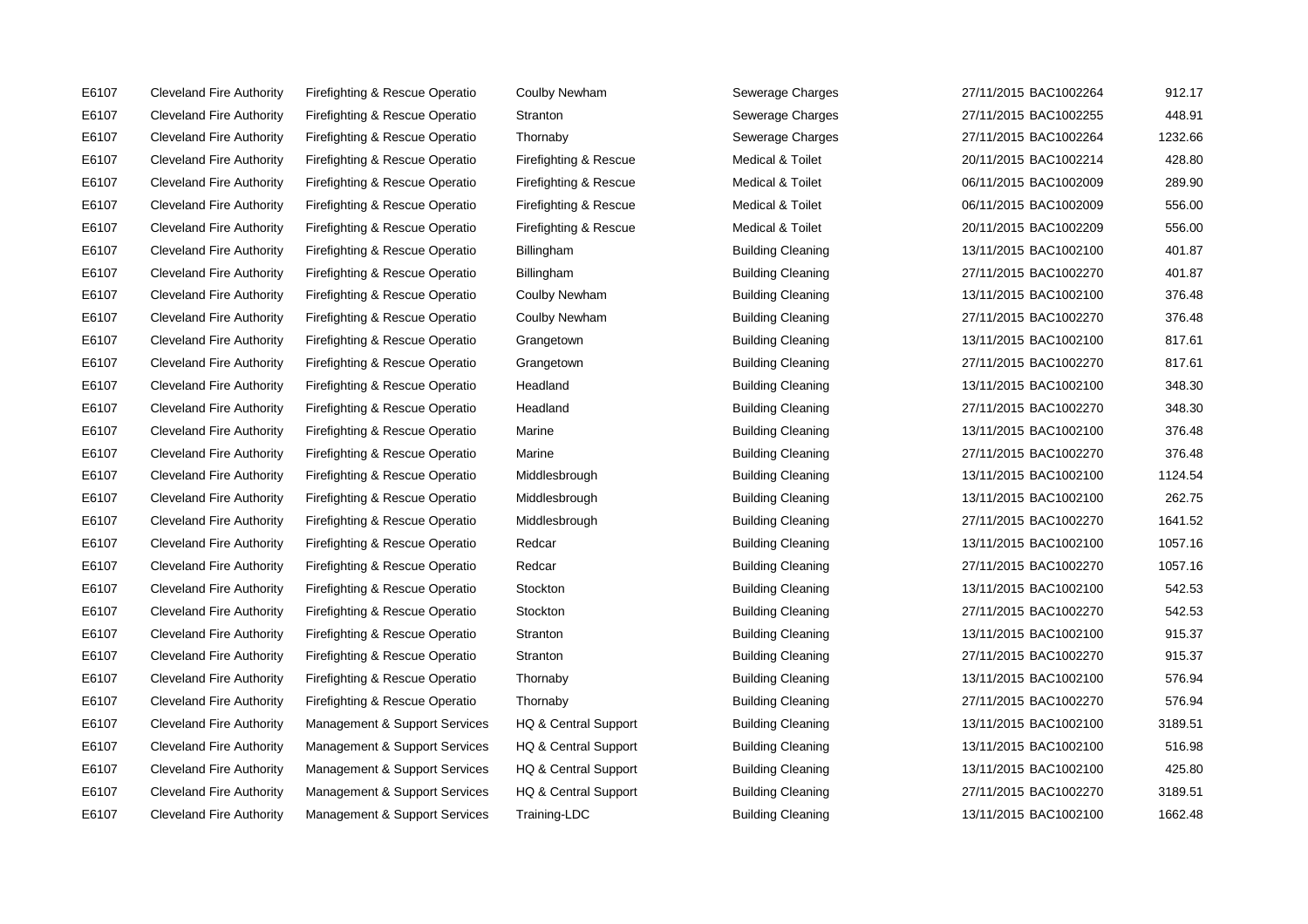E6107 Cleveland Fire Authority Management & Support Services Training-LDC Cleaning Cleaning Building E6107 Cleveland Fire Authority Firefighting & Rescue Operatio Redcar Clear Research Rade E6107 Cleveland Fire Authority Management & Support Services HQ & Central Support Trade E6107 Cleveland Fire Authority Firefighting & Rescue Operatio Firefighting & Rescue Fixtures 13.11 E6107 Cleveland Fire Authority Firefighting & Rescue Operatio Firefighting & Rescue Fixtures 13.11 E6107 Cleveland Fire Authority Firefighting & Rescue Operatio Billingham BILING BACHOVERGY E6107 Cleveland Fire Authority Firefighting & Rescue Operatio Coulby Newham Cleveland Fire 2011 E6107 Cleveland Fire Authority Firefighting & Rescue Operatio Middlesbrough Derv Derv E6107 Cleveland Fire Authority Firefighting & Rescue Operatio Redcar Clear Redcar Derv E6107 Cleveland Fire Authority Firefighting & Rescue Operatio Stockton Cleveland Perv E6107 Cleveland Fire Authority Firefighting & Rescue Operatio Stranton Cleanton Derv E6107 Cleveland Fire Authority Firefighting & Rescue Operatio Thornaby Cleveland Derv E6107 Cleveland Fire Authority Management & Support Services HQ & Central Support Derv E6107 Cleveland Fire Authority Management & Support Services SMT Contract Contra E6107 Cleveland Fire Authority Management & Support Services SMT Contract Contract Contract Contract Contract Contra E6107 Cleveland Fire Authority Management & Support Services SMT Contract Contract Contract Contract Contract Contra E6107 Cleveland Fire Authority Management & Support Services SMT Contract Contract Car Hire 2011 E6107 Cleveland Fire Authority Management & Support Services SMT Contract Contract Contract Contract Contract Contra E6107 Cleveland Fire Authority Management & Support Services SMT Contract Contract Contract Contract Contract Contra E6107 Cleveland Fire Authority Management & Support Services SMT Contract Contract Contract Contract Contract Contra E6107 Cleveland Fire Authority Management & Support Services SMT Contract Contract Contract Contract Contract Contract Contract Contract Contract Contract Contract Contract Contract Contract Contract Contract Contract Cont E6107 Cleveland Fire Authority Management & Support Services SMT Contract Contract Contract Contract Contract Contra E6107 Cleveland Fire Authority Management & Support Services Transport Maintenance-Thornaby Vehic E6107 Cleveland Fire Authority Management & Support Services Transport Maintenance-Thornaby Vehic E6107 Cleveland Fire Authority Management & Support Services Transport Maintenance-Thornaby Vehic E6107 Cleveland Fire Authority Management & Support Services Transport Maintenance-Thornaby Vehic E6107 Cleveland Fire Authority Management & Support Services Transport Maintenance-Thornaby Vehic E6107 Cleveland Fire Authority Management & Support Services Transport Maintenance-Thornaby Vehic E6107 Cleveland Fire Authority Management & Support Services Transport Maintenance-Thornaby Vehic E6107 Cleveland Fire Authority Management & Support Services Transport Maintenance-Thornaby Vehic E6107 Cleveland Fire Authority Management & Support Services Transport Maintenance-Thornaby Tyres E6107 Cleveland Fire Authority Management & Support Services Transport Maintenance-Thornaby Tyres E6107 Cleveland Fire Authority Management & Support Services Transport Maintenance-Thornaby Tyres

| ing Cleaning              | 27/11/2015 BAC1002270 | 1662.48   |
|---------------------------|-----------------------|-----------|
| <b>Waste</b>              | 06/11/2015 BAC1002019 | 392.53    |
| e Waste                   | 27/11/2015 BAC1002268 | 310.08    |
| res & Fittings            | 13/11/2015 CHQ0400096 | 339.50    |
| res & Fittings            | 13/11/2015 CHQ0400096 | 485.00    |
|                           | 06/11/2015 BAC1002032 | 4461.00   |
|                           | 20/11/2015 BAC1002225 | 4334.00   |
|                           | 27/11/2015 BAC1002287 | 2617.80   |
|                           | 27/11/2015 BAC1002287 | 2617.80   |
|                           | 27/11/2015 BAC1002287 | 2618.68   |
|                           | 20/11/2015 BAC1002225 | 4807.55   |
|                           | 06/11/2015 BAC1002032 | 4907.10   |
|                           | 20/11/2015 BAC1002225 | 6067.60   |
| act Car Hire              | 27/11/2015 BAC1002279 | $-303.84$ |
| act Car Hire <sup>.</sup> | 27/11/2015 BAC1002279 | 1727.44   |
| act Car Hire              | 27/11/2015 BAC1002279 | 2945.67   |
| act Car Hire              | 27/11/2015 BAC1002279 | 301.92    |
| act Car Hire              | 27/11/2015 BAC1002279 | 291.74    |
| act Car Hire              | 27/11/2015 CHQ0400110 | 1628.57   |
| act Car Hire              | 27/11/2015 CHQ0400110 | 1715.81   |
| act Car Hire              | 27/11/2015 BAC1002267 | 1873.64   |
| act Car Hire              | 27/11/2015 BAC1002267 | 1978.70   |
| de Repairs & Maintenance: | 27/11/2015 CHQ0400108 | 11352.90  |
| le Repairs & Maintenance  | 06/11/2015 BAC1002017 | 400.00    |
| le Repairs & Maintenance  | 06/11/2015 BAC1002017 | 400.00    |
| le Repairs & Maintenance  | 20/11/2015 BAC1002189 | 282.00    |
| le Repairs & Maintenance  | 20/11/2015 BAC1002174 | 991.15    |
| le Repairs & Maintenance  | 27/11/2015 CHQ0400111 | 409.95    |
| le Spare Parts            | 06/11/2015 BAC1002012 | 761.22    |
| le Spare Parts            | 20/11/2015 BAC1002182 | 905.71    |
|                           | 13/11/2015 BAC1002098 | 781.04    |
|                           | 13/11/2015 BAC1002098 | 414.80    |
|                           | 13/11/2015 BAC1002098 | 1954.80   |
|                           |                       |           |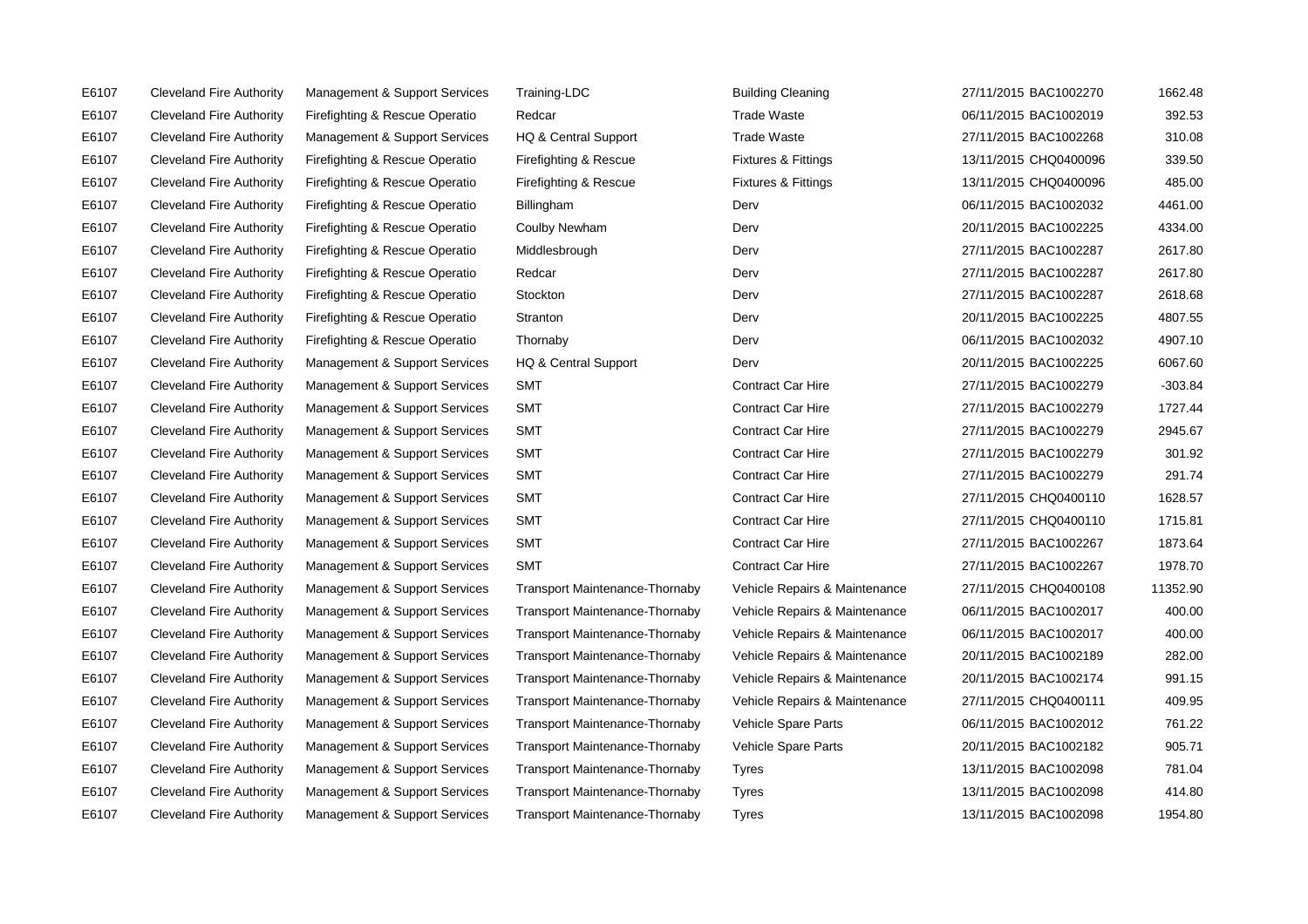E6107 Cleveland Fire Authority Management & Support Services Transport Maintenance-Thornaby Tyres 20/11/2015 BAC1002206 651.60 E6107 Cleveland Fire Authority Management & Support Services Transport Maintenance-Thornaby Tyres 20/11/2015 BAC1002206 1954.80 E6107 Cleveland Fire Authority Management & Support Services Transport Maintenance-Thornaby Workshop Consumables 20/11/2015 BAC1002210 280.68 E6107 Cleveland Fire Authority Firefighting & Rescue Operatio Firefighting & Rescue Operational Equipment 06/11/2015 BAC1001994 360.00 E6107 Cleveland Fire Authority Firefighting & Rescue Operatio Firefighting & Rescue Operational Equipment 06/11/2015 CHQ0400093 275.00 E6107 Cleveland Fire Authority Firefighting & Rescue Operatio Firefighting & Rescue Operational Equipment 06/11/2015 BAC1001990 309.40 E6107 Cleveland Fire Authority Firefighting & Rescue Operatio Firefighting & Rescue Operational Equipment 13/11/2015 BAC1002072 261.00 E6107 Cleveland Fire Authority Firefighting & Rescue Operatio Firefighting & Rescue Operational Equipment 06/11/2015 BAC1001987 950.00 E6107 Cleveland Fire Authority Firefighting & Rescue Operatio Firefighting & Rescue Operational Equipment 06/11/2015 BAC1001998 645.26 E6107 Cleveland Fire Authority Firefighting & Rescue Operatio Firefighting & Rescue Operational Equipment 06/11/2015 BAC1001998 445.83 E6107 Cleveland Fire Authority Firefighting & Rescue Operatio Firefighting & Rescue Line Rescue Equipment 13/11/2015 BAC1002114 1720.00 E6107 Cleveland Fire Authority Firefighting & Rescue Operatio Firefighting & Rescue Uniforms/Protective Clothing 13/11/2015 BAC1002089 311.35 E6107 Cleveland Fire Authority Firefighting & Rescue Operatio Firefighting & Rescue Uniforms/Protective Clothing 20/11/2015 BAC1002212 537.60 E6107 Cleveland Fire Authority Firefighting & Rescue Operatio Firefighting & Rescue Uniforms/Protective Clothing 20/11/2015 BAC1002219 280.00 E6107 Cleveland Fire Authority Firefighting & Rescue Operatio Firefighting & Rescue Uniforms/Protective Clothing 13/11/2015 CHQ0400094 362.70 E6107 Cleveland Fire Authority Management & Support Services HQ & Central Support Telephone - Rental 20/11/2015 BAC1002193 28854.04 E6107 Cleveland Fire Authority Firefighting & Rescue Operatio Mobilisation & Communication(e Radio Scheme 20/11/2015 BAC1002230 2268.37 E6107 Cleveland Fire Authority Firefighting & Rescue Operatio Mobilisation & Communication(e Radio Scheme 20/11/2015 BAC1002196 296.25 E6107 Cleveland Fire Authority Firefighting & Rescue Operatio Mobilisation & Communication(e Radio Scheme 20/11/2015 BAC1002196 592.50 E6107 Cleveland Fire Authority Firefighting & Rescue Operatio Mobilisation & Communication(e Cellphones 20/11/2015 BAC1002200 843.22 E6107 Cleveland Fire Authority Firefighting & Rescue Operatio Mobilisation & Communication(e Cellphones 20/11/2015 BAC1002176 801.89 E6107 Cleveland Fire Authority Firefighting & Rescue Operatio Mobilisation & Communication(e Control Room Equipment 27/11/2015 BAC1002249 1342.28 E6107 Cleveland Fire Authority Firefighting & Rescue Operatio Mobilisation & Communication(e Control Room Equipment 13/11/2015 BAC1002119 360.00 E6107 Cleveland Fire Authority Firefighting & Rescue Operatio Mobilisation & Communication(e Firelink 13/11/2015 BAC1002113 506.31 E6107 Cleveland Fire Authority Management & Support Services Information Technology End User Software Maintenance 20/11/2015 BAC1002197 5330.00 E6107 Cleveland Fire Authority Management & Support Services Information Technology End User Software Maintenance 06/11/2015 BAC1002030 1280.00 E6107 Cleveland Fire Authority Management & Support Services Information Technology End User Software Maintenance 06/11/2015 BAC1002030 295.00 E6107 Cleveland Fire Authority Management & Support Services Information Technology End User Software Maintenance 13/11/2015 BAC1002116 9000.00 E6107 Cleveland Fire Authority Management & Support Services Information Technology Systems & Development Software 20/11/2015 BAC1002217 898.00 E6107 Cleveland Fire Authority Management & Support Services Information Technology Systems & Development Software 13/11/2015 BAC1002117 2025.00 E6107 Cleveland Fire Authority Management & Support Services Information Technology Systems & Development Software 20/11/2015 BAC1002222 16000.00 E6107 Cleveland Fire Authority Management & Support Services Information Technology Communications Costs 13/11/2015 BAC1002127 356.00 E6107 Cleveland Fire Authority Management & Support Services Training-LDC Catering Contract 13/11/2015 BAC1002104 1124.28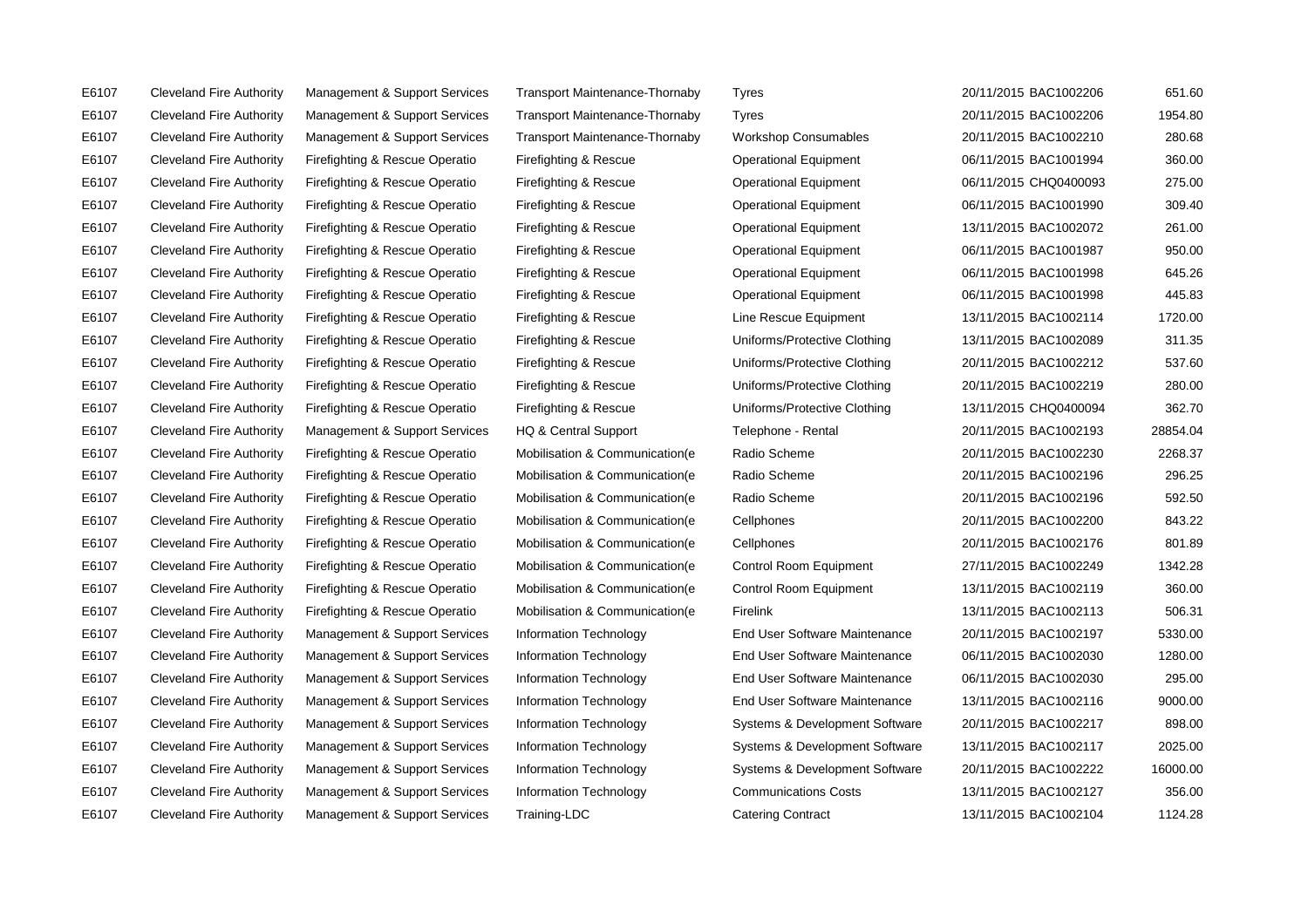| E6107 | <b>Cleveland Fire Authority</b> | Management & Support Services  | Training-LDC                   | <b>Catering Contract</b>              | 27/11/2015 BAC1002275 | 2978.45  |
|-------|---------------------------------|--------------------------------|--------------------------------|---------------------------------------|-----------------------|----------|
| E6107 | <b>Cleveland Fire Authority</b> | Firefighting & Rescue Operatio | Redcar                         | <b>Laundry Facilities</b>             | 27/11/2015 BAC1002260 | 298.64   |
| E6107 | <b>Cleveland Fire Authority</b> | Firefighting & Rescue Operatio | Thornaby                       | <b>Laundry Facilities</b>             | 20/11/2015 BAC1002186 | 1140.00  |
| E6107 | <b>Cleveland Fire Authority</b> | <b>Community Fire Safety</b>   | Prevention & Education         | <b>Fire Safety Publicity Material</b> | 20/11/2015 CHQ0400105 | 552.00   |
| E6107 | <b>Cleveland Fire Authority</b> | <b>Community Fire Safety</b>   | Prevention & Education         | <b>Fire Safety Publicity Material</b> | 20/11/2015 BAC1002227 | 300.00   |
| E6107 | <b>Cleveland Fire Authority</b> | <b>Community Fire Safety</b>   | Prevention & Education         | <b>Risk Reduction Equipment</b>       | 06/11/2015 CHQ0400090 | 735.60   |
| E6107 | <b>Cleveland Fire Authority</b> | <b>Community Fire Safety</b>   | Prevention & Education         | Smoke Alarms                          | 13/11/2015 BAC1002106 | 1070.00  |
| E6107 | <b>Cleveland Fire Authority</b> | <b>Community Fire Safety</b>   | Prevention & Education         | Smoke Alarms                          | 06/11/2015 BAC1002015 | 1070.00  |
| E6107 | <b>Cleveland Fire Authority</b> | <b>Community Fire Safety</b>   | Prevention & Education         | Smoke Alarms                          | 06/11/2015 BAC1002015 | 1070.00  |
| E6107 | <b>Cleveland Fire Authority</b> | <b>Community Fire Safety</b>   | Prevention & Education         | Smoke Alarms                          | 06/11/2015 BAC1002015 | 1070.00  |
| E6107 | <b>Cleveland Fire Authority</b> | <b>Community Fire Safety</b>   | Prevention & Education         | Smoke Alarms                          | 13/11/2015 BAC1002106 | 1070.00  |
| E6107 | <b>Cleveland Fire Authority</b> | <b>Community Fire Safety</b>   | Prevention & Education         | Smoke Alarms                          | 13/11/2015 BAC1002106 | 1605.00  |
| E6107 | <b>Cleveland Fire Authority</b> | <b>Community Fire Safety</b>   | Prevention & Education         | Smoke Alarms                          | 13/11/2015 BAC1002106 | 1070.00  |
| E6107 | <b>Cleveland Fire Authority</b> | <b>Community Fire Safety</b>   | Prevention & Education         | Smoke Alarms                          | 20/11/2015 BAC1002211 | 1070.00  |
| E6107 | <b>Cleveland Fire Authority</b> | <b>Community Fire Safety</b>   | Prevention & Education         | Smoke Alarms                          | 20/11/2015 BAC1002211 | 535.00   |
| E6107 | <b>Cleveland Fire Authority</b> | <b>Community Fire Safety</b>   | Prevention & Education         | Smoke Alarms                          | 27/11/2015 BAC1002277 | 2140.00  |
| E6107 | <b>Cleveland Fire Authority</b> | <b>Community Fire Safety</b>   | Prevention & Education         | Smoke Alarms                          | 27/11/2015 BAC1002277 | 1070.00  |
| E6107 | <b>Cleveland Fire Authority</b> | <b>Community Fire Safety</b>   | Prevention & Education         | Youth Development Programmes          | 20/11/2015 BAC1002208 | 700.00   |
| E6107 | <b>Cleveland Fire Authority</b> | <b>Human Resources</b>         | Human Resources-Occptnl Health | South Tees Health                     | 27/11/2015 BAC1002289 | 12063.47 |
| E6107 | <b>Cleveland Fire Authority</b> | Management & Support Services  | Training                       | <b>Fire Service College</b>           | 20/11/2015 BAC1002192 | 1250.00  |
| E6107 | <b>Cleveland Fire Authority</b> | Management & Support Services  | Training                       | Fire Service College                  | 20/11/2015 BAC1002192 | 625.00   |
| E6107 | <b>Cleveland Fire Authority</b> | Management & Support Services  | Training                       | Fire Service College                  | 27/11/2015 BAC1002263 | 670.00   |
| E6107 | <b>Cleveland Fire Authority</b> | <b>Human Resources</b>         | Human Resources-Hith & Safety  | Health & Safety                       | 27/11/2015 CHQ0400112 | 263.25   |
| E6107 | <b>Cleveland Fire Authority</b> | Human Resources                | Human Resources-Hith & Safety  | Health & Safety                       | 27/11/2015 CHQ0400112 | 263.25   |
| E6107 | <b>Cleveland Fire Authority</b> | Human Resources                | Human Resources - Payroll      | Payrolls SLA                          | 27/11/2015 BAC1002276 | 3609.58  |
| E6107 | <b>Cleveland Fire Authority</b> | Management & Support Services  | <b>SMT</b>                     | Public relations                      | 20/11/2015 BAC1002213 | 2475.00  |
| E6107 | <b>Cleveland Fire Authority</b> | CDC                            | <b>Corporate Expenses</b>      | <b>Audit Commission</b>               | 13/11/2015 BAC1002118 | 3800.00  |
| E6107 | <b>Cleveland Fire Authority</b> | <b>CDC</b>                     | <b>Corporate Expenses</b>      | <b>Audit Commission</b>               | 13/11/2015 BAC1002118 | 2888.00  |
|       |                                 |                                |                                |                                       |                       |          |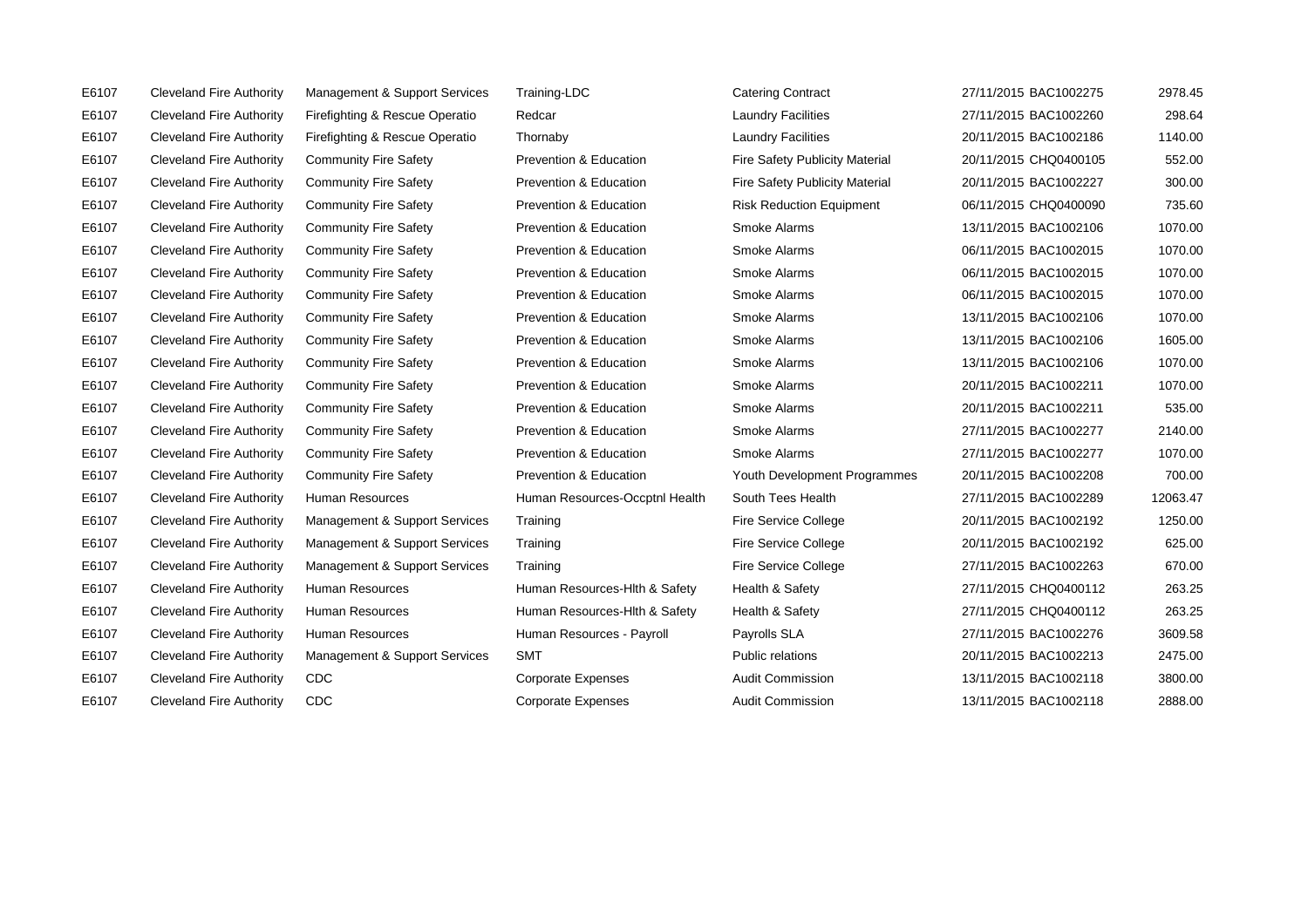| Capital or<br>Revenue | <b>Supplier name</b>                     | Ref  |
|-----------------------|------------------------------------------|------|
| revenue               | <b>ISG Construction Ltd</b>              | 2871 |
| revenue               | <b>ISG Construction Ltd</b>              | 2871 |
| revenue               | <b>ISG Construction Ltd</b>              | 2871 |
| revenue               | Insight Direct (Uk) Limited              | 776  |
| revenue               | Insight Direct (Uk) Limited              | 776  |
| revenue               | Insight Direct (Uk) Limited              | 776  |
| revenue               | Integralcomm.co.uk Ltd                   | 3040 |
| revenue               | Integralcomm.co.uk Ltd                   | 3040 |
| revenue               | Derek Slack Motors Limited               | 726  |
| revenue               | Hart Industrial Tools Ltd                | 2801 |
| revenue               | Holmatro UK Limited                      | 2349 |
| revenue               | Supply + Limited                         | 2199 |
| revenue               | Supply + Limited                         | 2199 |
| revenue               | Terberg DTS (UK) Ltd                     | 431  |
| revenue               | Bradshaw Gass & Hope LLP                 | 2836 |
| revenue               | Cundall                                  | 2860 |
| revenue               | Cundall                                  | 2860 |
| revenue               | Cundall                                  | 2860 |
| revenue               | Cundall                                  | 2860 |
| revenue               | Cundall                                  | 2860 |
| revenue               | CFB Risk Management Service CIC          | 2752 |
| revenue               | Questech Recruitment Ltd                 | 3057 |
| revenue               | Questech Recruitment Ltd                 | 3057 |
| revenue               | The Fire Service College                 | 564  |
| revenue               | The Fire Service College                 | 564  |
| revenue               | The Fire Service College                 | 564  |
| revenue               | Co Durham & Darlington Fire & Rescue Ser | 224  |
| revenue               | <b>Peter Roberts</b>                     | 692  |
| revenue               | Peter Roberts                            | 692  |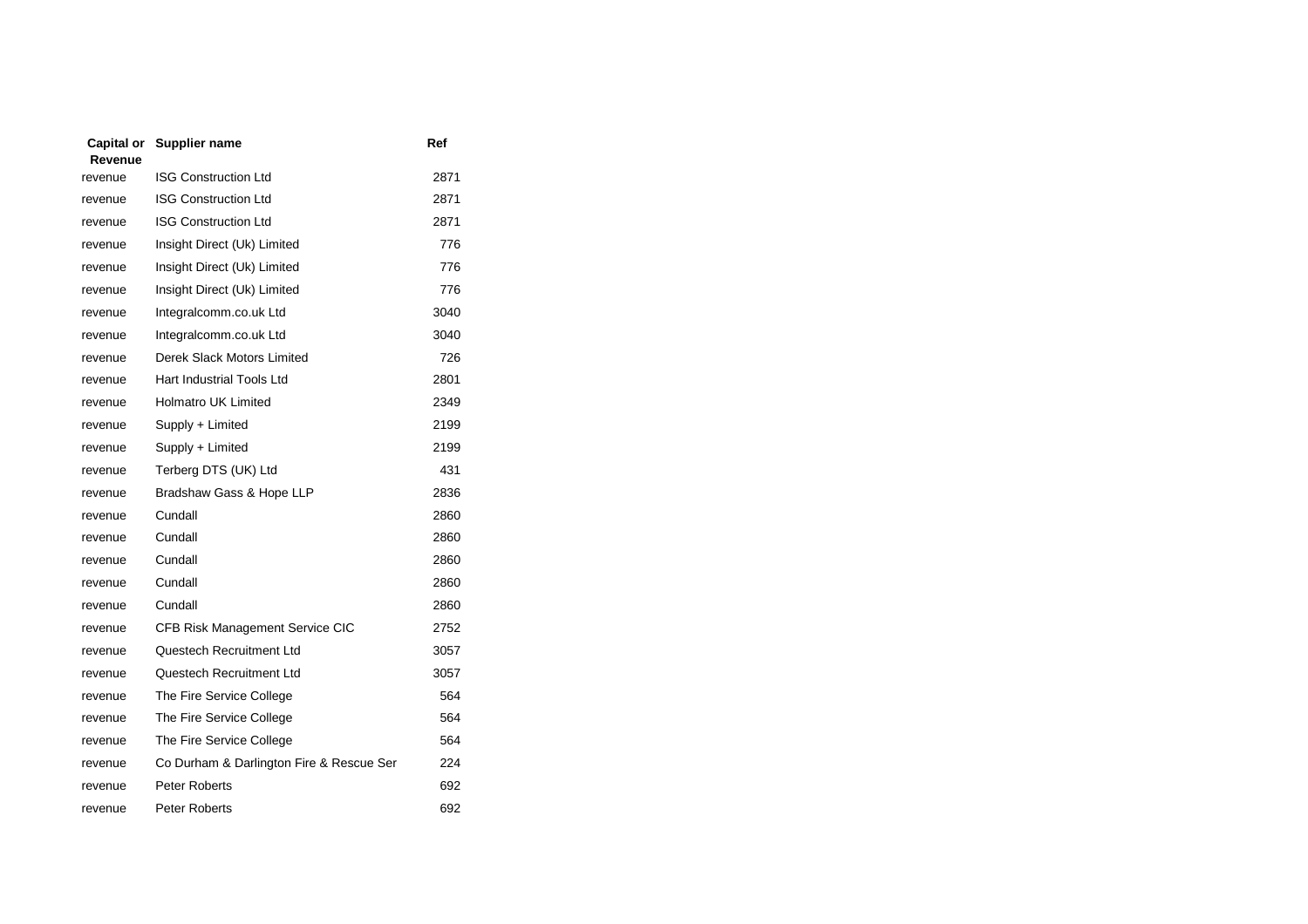| revenue | Stockton on Tees Borough Council | 495  |
|---------|----------------------------------|------|
| revenue | The Police Treatment Centres     | 2745 |
| revenue | North East Ambulance Service     | 2690 |
| revenue | SP & C Morgan Autosalvage        | 2739 |
| revenue | SP & C Morgan Autosalvage        | 2739 |
| revenue | CFOA (Services) Ltd              | 369  |
| revenue | CFOA (Services) Ltd              | 369  |
| revenue | North East Regional Employer's   | 363  |
| revenue | East Sussex Fire & Rescue        | 1339 |
| revenue | <b>Teesside Pension Fund</b>     | 681  |
| revenue | Hartlepool Borough Council       | 353  |
| revenue | Hartlepool Borough Council       | 353  |
| revenue | Hartlepool Borough Council       | 353  |
| revenue | Hartlepool Borough Council       | 353  |
| revenue | Hartlepool Borough Council       | 353  |
| revenue | Hartlepool Borough Council       | 353  |
| revenue | <b>FES FM Limited</b>            | 3017 |
| revenue | <b>Rentokil Pest Control</b>     | 2454 |
| revenue | <b>SGS MIS Environmental Ltd</b> | 407  |
| revenue | <b>FES FM Limited</b>            | 3017 |
| revenue | Hartlepool Borough Council       | 353  |
| revenue | Hartlepool Borough Council       | 353  |
| revenue | Hartlepool Borough Council       | 353  |
| revenue | Hartlepool Borough Council       | 353  |
| revenue | Hartlepool Borough Council       | 353  |
| revenue | <b>FES FM Limited</b>            | 3017 |
| revenue | Aggreko Uk Limited               | 739  |
| revenue | Aggreko Uk Limited               | 739  |
| revenue | Euro Security                    | 294  |
| revenue | <b>FES FM Limited</b>            | 3017 |
| revenue | <b>FES FM Limited</b>            | 3017 |
| revenue | <b>Rexel UK Limited</b>          | 537  |
| revenue | Aggreko Uk Limited               | 739  |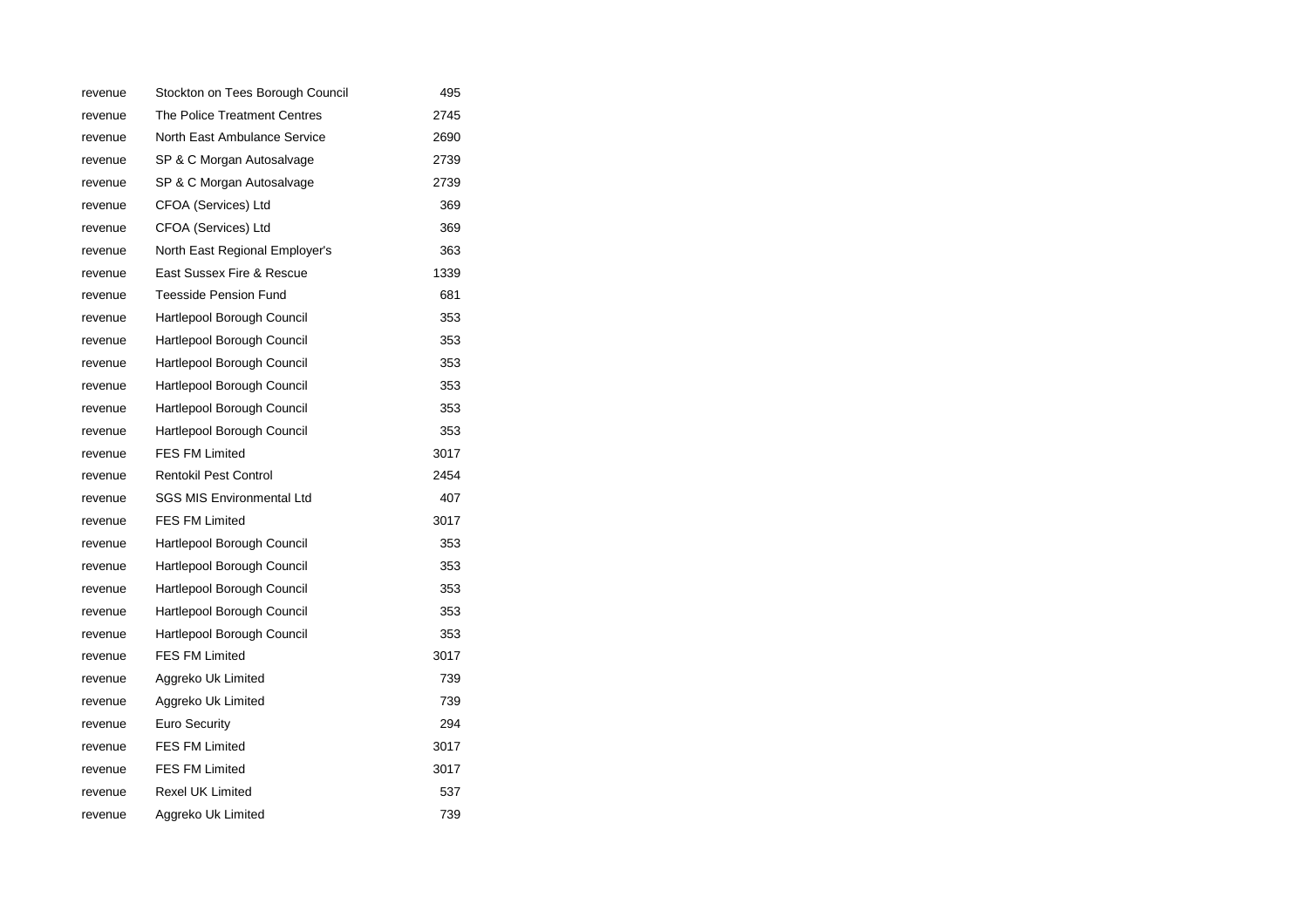| revenue | <b>FES FM Limited</b>      | 3017 |
|---------|----------------------------|------|
| revenue | <b>FES FM Limited</b>      | 3017 |
| revenue | <b>FES FM Limited</b>      | 3017 |
| revenue | <b>FES FM Limited</b>      | 3017 |
| revenue | <b>FES FM Limited</b>      | 3017 |
| revenue | <b>FES FM Limited</b>      | 3017 |
| revenue | Hartlepool Borough Council | 353  |
| revenue | <b>FES FM Limited</b>      | 3017 |
| revenue | Corona Energy              | 2644 |
| revenue | Corona Energy              | 2644 |
| revenue | Corona Energy              | 2644 |
| revenue | Corona Energy              | 2644 |
| revenue | Corona Energy              | 2644 |
| revenue | Corona Energy              | 2644 |
| revenue | Corona Energy              | 2644 |
| revenue | Corona Energy              | 2644 |
| revenue | Corona Energy              | 2644 |
| revenue | Corona Energy              | 2644 |
| revenue | Npower Northern Limited    | 954  |
| revenue | Npower Northern Limited    | 954  |
| revenue | Npower Northern Limited    | 954  |
| revenue | Npower Northern Limited    | 954  |
| revenue | Npower Northern Limited    | 954  |
| revenue | Npower Northern Limited    | 954  |
| revenue | Npower Northern Limited    | 954  |
| revenue | Npower Northern Limited    | 954  |
| revenue | Npower Northern Limited    | 954  |
| revenue | Npower Northern Limited    | 954  |
| revenue | Npower Northern Limited    | 954  |
| revenue | Npower Northern Limited    | 954  |
| revenue | Northumbrian Water         | 660  |
| revenue | Hartlepool Water           | 359  |
| revenue | Northumbrian Water         | 660  |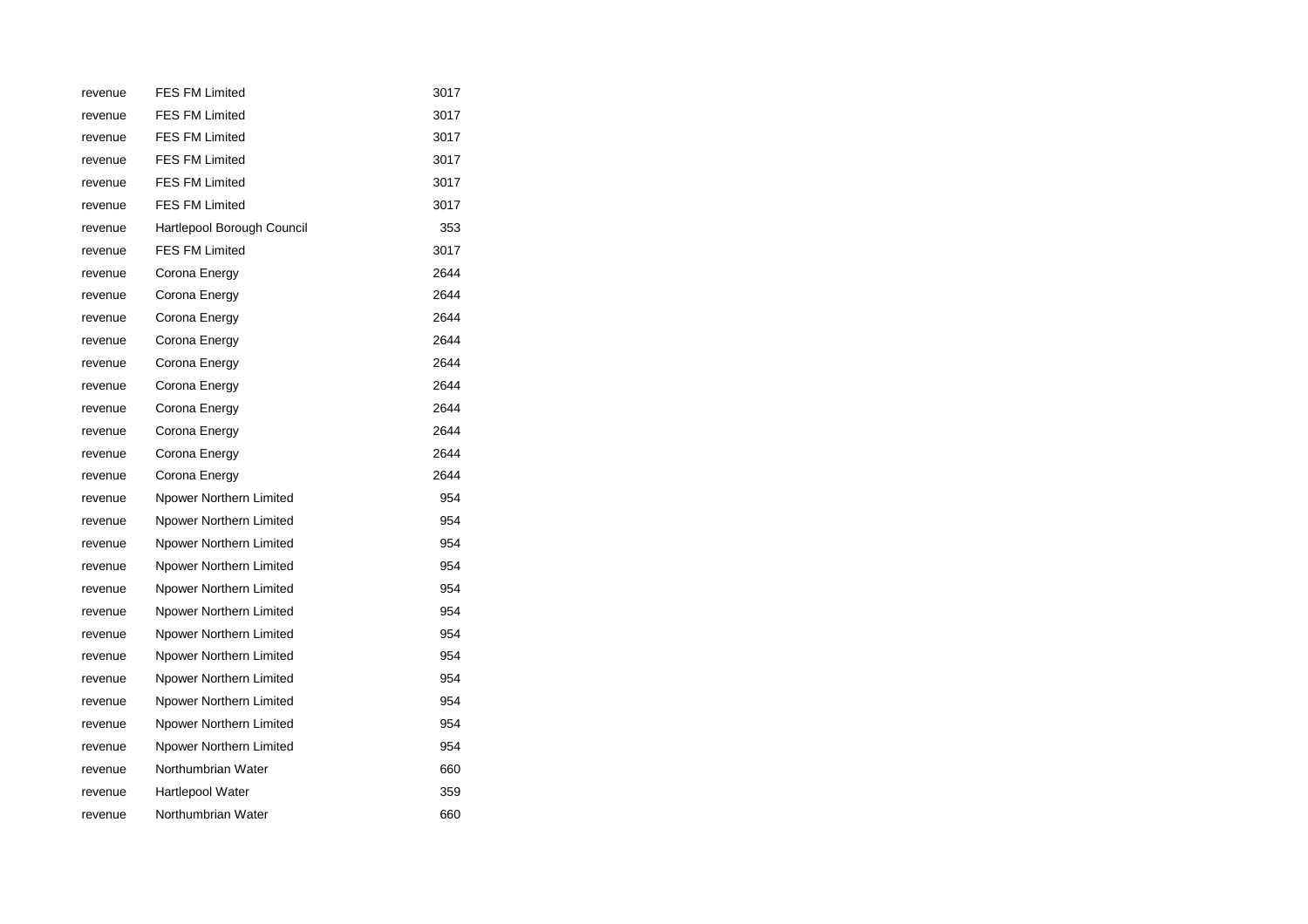| revenue | Northumbrian Water               | 660  |
|---------|----------------------------------|------|
| revenue | <b>Hartlepool Water</b>          | 359  |
| revenue | Northumbrian Water               | 660  |
| revenue | Boc Limited (Account No 1069267) | 2247 |
| revenue | MedTree                          | 1299 |
| revenue | MedTree                          | 1299 |
| revenue | MedTree                          | 1299 |
| revenue | <b>OCS Group Uk Limited</b>      | 1026 |
| revenue | OCS Group Uk Limited             | 1026 |
| revenue | <b>OCS Group Uk Limited</b>      | 1026 |
| revenue | <b>OCS Group Uk Limited</b>      | 1026 |
| revenue | <b>OCS Group Uk Limited</b>      | 1026 |
| revenue | OCS Group Uk Limited             | 1026 |
| revenue | OCS Group Uk Limited             | 1026 |
| revenue | <b>OCS Group Uk Limited</b>      | 1026 |
| revenue | <b>OCS Group Uk Limited</b>      | 1026 |
| revenue | <b>OCS Group Uk Limited</b>      | 1026 |
| revenue | OCS Group Uk Limited             | 1026 |
| revenue | <b>OCS Group Uk Limited</b>      | 1026 |
| revenue | <b>OCS Group Uk Limited</b>      | 1026 |
| revenue | <b>OCS Group Uk Limited</b>      | 1026 |
| revenue | OCS Group Uk Limited             | 1026 |
| revenue | <b>OCS Group Uk Limited</b>      | 1026 |
| revenue | OCS Group Uk Limited             | 1026 |
| revenue | <b>OCS Group Uk Limited</b>      | 1026 |
| revenue | OCS Group Uk Limited             | 1026 |
| revenue | <b>OCS Group Uk Limited</b>      | 1026 |
| revenue | OCS Group Uk Limited             | 1026 |
| revenue | <b>OCS Group Uk Limited</b>      | 1026 |
| revenue | <b>OCS Group Uk Limited</b>      | 1026 |
| revenue | OCS Group Uk Limited             | 1026 |
| revenue | <b>OCS Group Uk Limited</b>      | 1026 |
| revenue | <b>OCS Group Uk Limited</b>      | 1026 |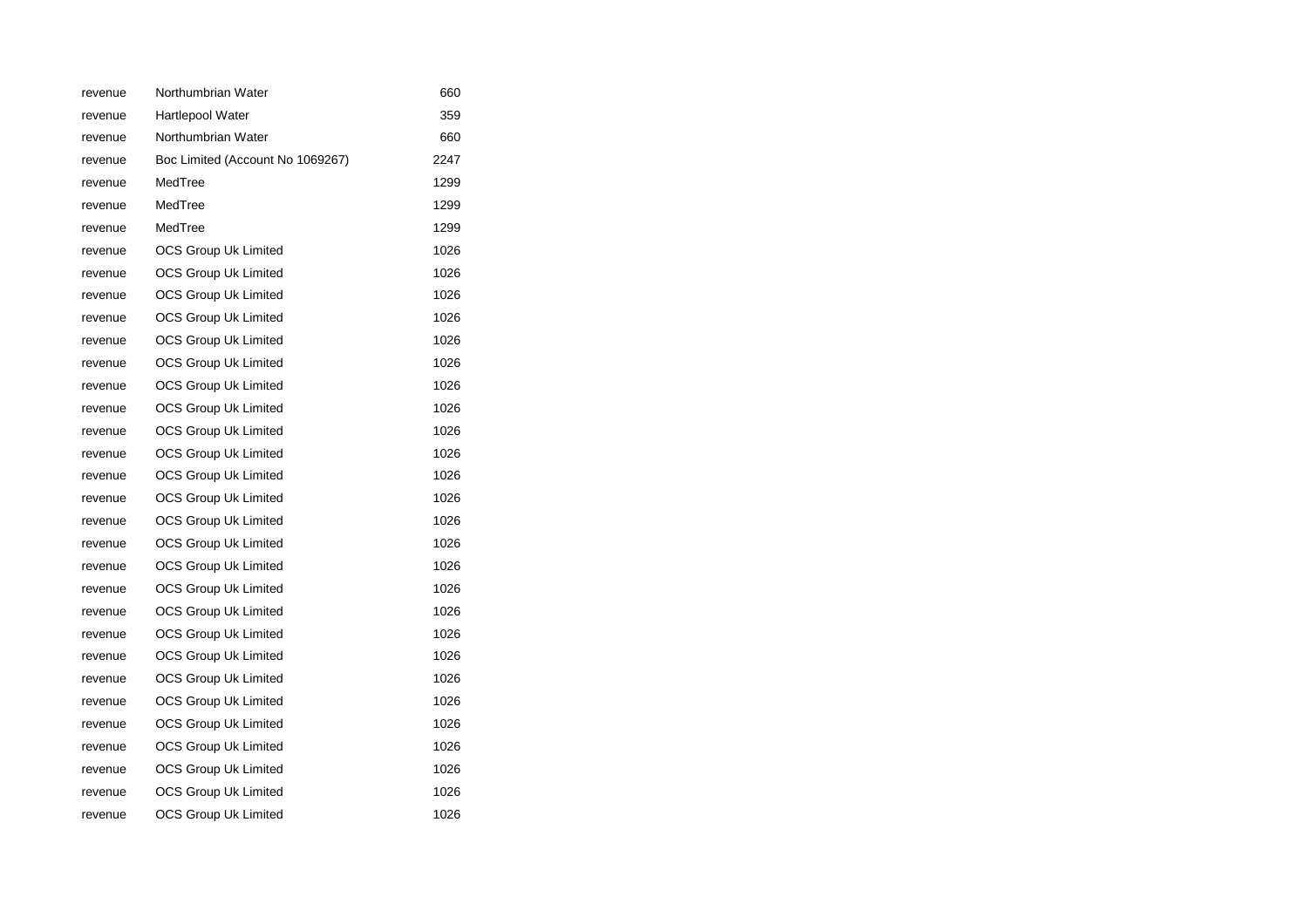| revenue | <b>OCS Group Uk Limited</b>      | 1026 |
|---------|----------------------------------|------|
| revenue | Initial Washroom Solutions       | 2440 |
| revenue | Shred It Limited                 | 935  |
| revenue | Charterbrae Limited              | 1957 |
| revenue | Charterbrae Limited              | 1957 |
| revenue | Harvest Energy Ltd               | 2926 |
| revenue | Harvest Energy Ltd               | 2926 |
| revenue | Harvest Energy Ltd               | 2926 |
| revenue | Harvest Energy Ltd               | 2926 |
| revenue | Harvest Energy Ltd               | 2926 |
| revenue | Harvest Energy Ltd               | 2926 |
| revenue | Harvest Energy Ltd               | 2926 |
| revenue | Harvest Energy Ltd               | 2926 |
| revenue | Inchcape Fleet Solutions         | 2586 |
| revenue | Inchcape Fleet Solutions         | 2586 |
| revenue | <b>Inchcape Fleet Solutions</b>  | 2586 |
| revenue | Inchcape Fleet Solutions         | 2586 |
| revenue | Inchcape Fleet Solutions         | 2586 |
| revenue | Volkswagen Group Leasing         | 1421 |
| revenue | Volkswagen Group Leasing         | 1421 |
| revenue | Volkswagon Group Uk Limited      | 724  |
| revenue | Volkswagon Group Uk Limited      | 724  |
| revenue | Angloco Ltd                      | 211  |
| revenue | <b>Cooper Teesside</b>           | 2333 |
| revenue | <b>Cooper Teesside</b>           | 2333 |
| revenue | <b>Cummins Business Services</b> | 546  |
| revenue | Direct Access Platforms Ltd      | 162  |
| revenue | <b>PSV Glass</b>                 | 1612 |
| revenue | Alexander Dennis Parts Limited   | 1567 |
| revenue | <b>Fleet Factors Limited</b>     | 327  |
| revenue | Goodyear Dunlop Uk Limited       | 958  |
| revenue | Goodyear Dunlop Uk Limited       | 958  |
| revenue | Goodyear Dunlop Uk Limited       | 958  |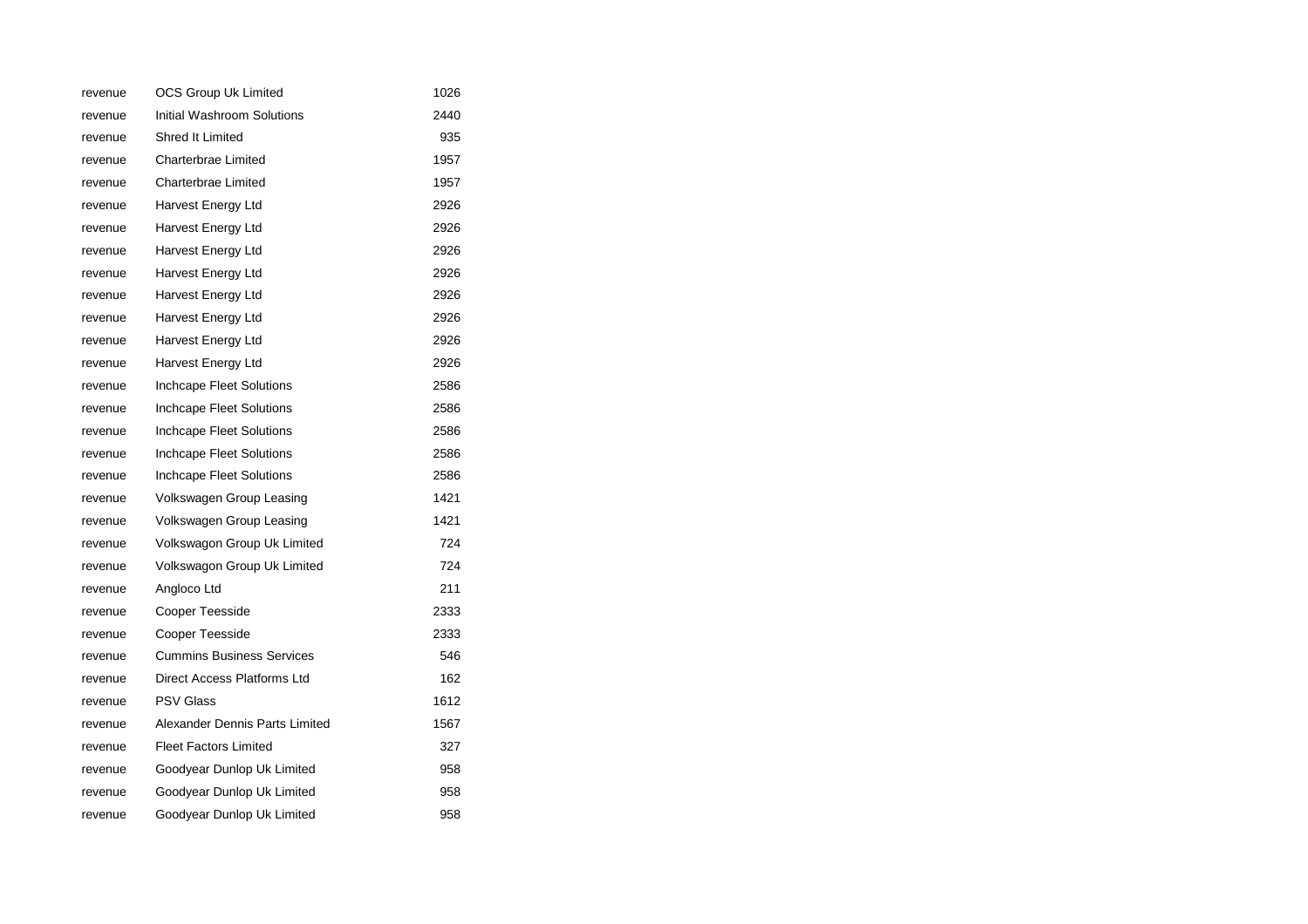| revenue | Goodyear Dunlop Uk Limited            | 958  |
|---------|---------------------------------------|------|
| revenue | Goodyear Dunlop Uk Limited            | 958  |
| revenue | <b>Bolt-Tech</b>                      | 1504 |
| revenue | Clan Tools & Plant Ltd                | 394  |
| revenue | <b>Factair Limited</b>                | 2016 |
| revenue | Greenham Trading Limited              | 337  |
| revenue | Jafco Tools Limited                   | 379  |
| revenue | Pearson & Black Ltd                   | 263  |
| revenue | Walter Frank & Sons Limited           | 497  |
| revenue | Walter Frank & Sons Limited           | 497  |
| revenue | <b>Grange Tree Services</b>           | 2710 |
| revenue | Berendsen UK Ltd                      | 717  |
| revenue | <b>Elizabeths Embroidery</b>          | 2124 |
| revenue | <b>MWUK Limited</b>                   | 2634 |
| revenue | Southcombe Brothers Limited           | 221  |
| revenue | <b>B T Telecommunications Plc</b>     | 575  |
| revenue | <b>CCL Media Ltd</b>                  | 3092 |
| revenue | <b>Sitelink Communications Ltd</b>    | 644  |
| revenue | Sitelink Communications Ltd           | 644  |
| revenue | O2 (Uk) Limited                       | 783  |
| revenue | Orange Personal Comm Services Ltd     | 196  |
| revenue | D & A Systems                         | 286  |
| revenue | Sinclair Voicenet Ltd                 | 2786 |
| revenue | <b>Airwave Solutions Ltd</b>          | 2688 |
| revenue | Airbus Defence and Space              | 677  |
| revenue | Cadline Ltd                           | 2883 |
| revenue | Cadline Ltd                           | 2883 |
| revenue | CFB Risk Management Service CIC       | 2752 |
| revenue | Epic Network Support Limited          | 2316 |
| revenue | Network Technology Solutions (UK) Ltd | 2765 |
| revenue | Vector Command Ltd                    | 2740 |
| revenue | Integralcomm.co.uk Ltd                | 3040 |
| revenue | Mellors Catering Services Limited     | 1996 |